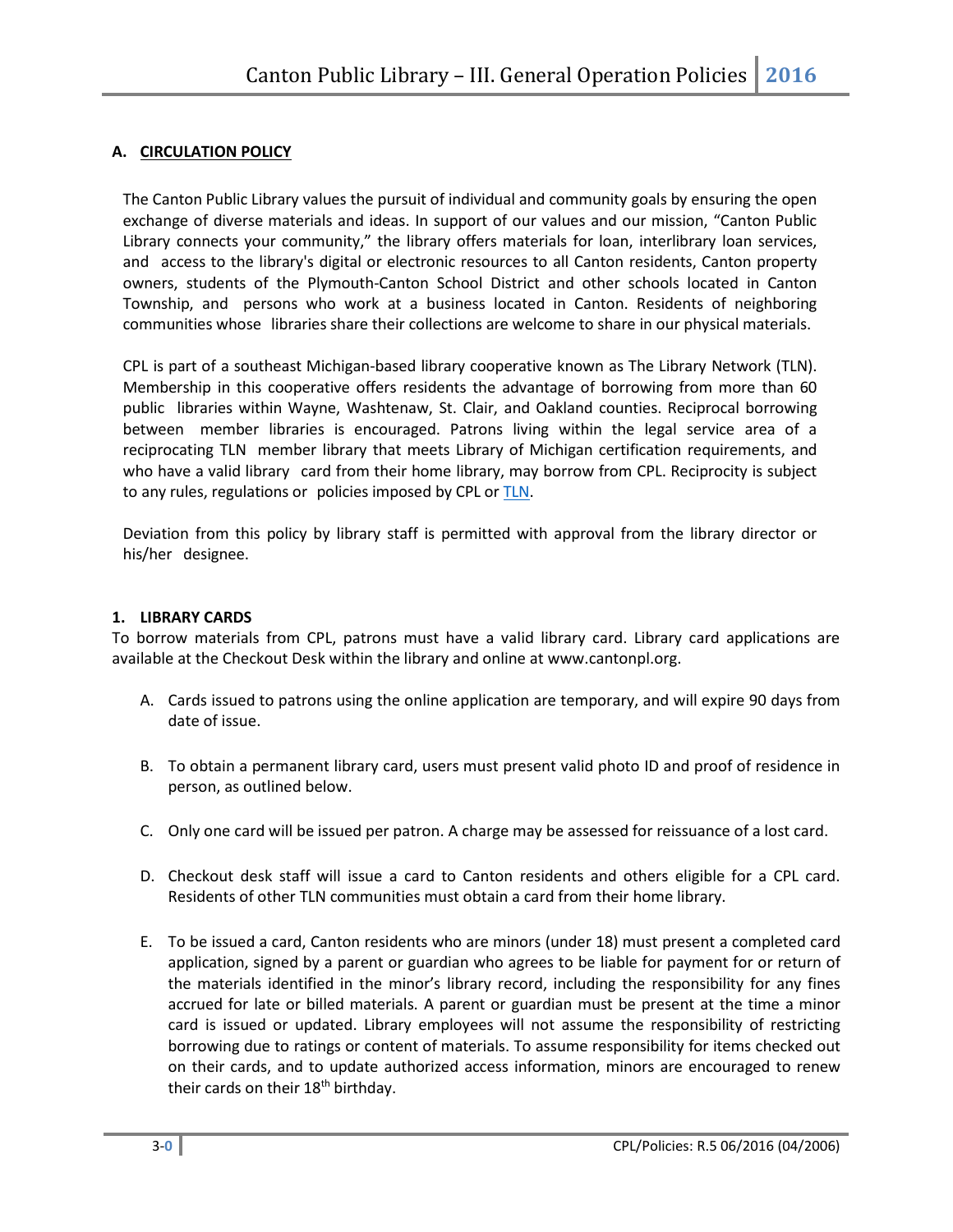- F. Resident and TLN-associated accounts expire every three years on the patron's birthday. Other cards, as described below, expire one year from the date of issue. One time, 90 day, remote renewals are allowed. For a full renewal, patrons must be present and provide their library card, valid photo ID, and proof of residency as required for the original issuance of a card.
- G. CPL does not participate in the MILibrary Card statewide program.

# **2. TYPES OF CARDS AND ELIGIBILITY**

- A. Standard: Canton resident or property owner with photo ID and proof of residency. Family members at the property owner's residence may also receive a standard card. Standard cardholders are entitled to all library services provided by CPL.
- B. Non-Standard, valid only at CPL: Non-Standard cardholders shall have unrestricted use of the Library's facilities and programs and have the same circulation privileges as standard cardholders. Non-standard cards are issued in the following manner:
	- a) Employed in Canton: Present a photo ID, proof of address, and a current check stub or security badge imprinted with the name of the Canton business. Electronic proof of employment provided on an e-device is also acceptable. Only the employee will be entitled to a Canton Public Library card.
	- b) Go to School in Canton: Present a current student photo ID, report card or other paperwork verifying the patron is currently a student at a school that is either located within the boundaries of Canton Township or is within the Plymouth-Canton School District.
	- c) An Exchange Student, live-in nanny or person living under the guardianship of a Canton resident family: Present a valid photo ID and CPL card application, completed and signed by an adult member of the host family, the employer of the nanny, or the guardian, and applicant.
- C. Purchased Card: Non-residents wishing to purchase a Canton Public Library card to be afforded all the rights and privileges available to residents, may do so at the cost of \$140.00 per year, per address, payable on the date of issue. Non-resident cardholders shall have unrestricted use of the Library's facilities and programs and have the same circulation privileges as standard cardholders. Each family member living at the same address will be eligible for a card.
- D. Members of qualifying TLN libraries: A valid library card from the patron's home library, valid photo ID and proof of address. TLN cardholders shall have unrestricted use of the Library's facilities and programs, and access to physical materials except for materials deemed to be part of a specialty collection. Further, TLN cardholders shall not have access to the Library's digital or electronic resources, including but not limited to Overdrive, hoopla, Rbdigital, and any materials or services that are restricted by contract to Canton Residents only. Additionally, non-Canton cardholders shall not have any interlibrary loan privileges.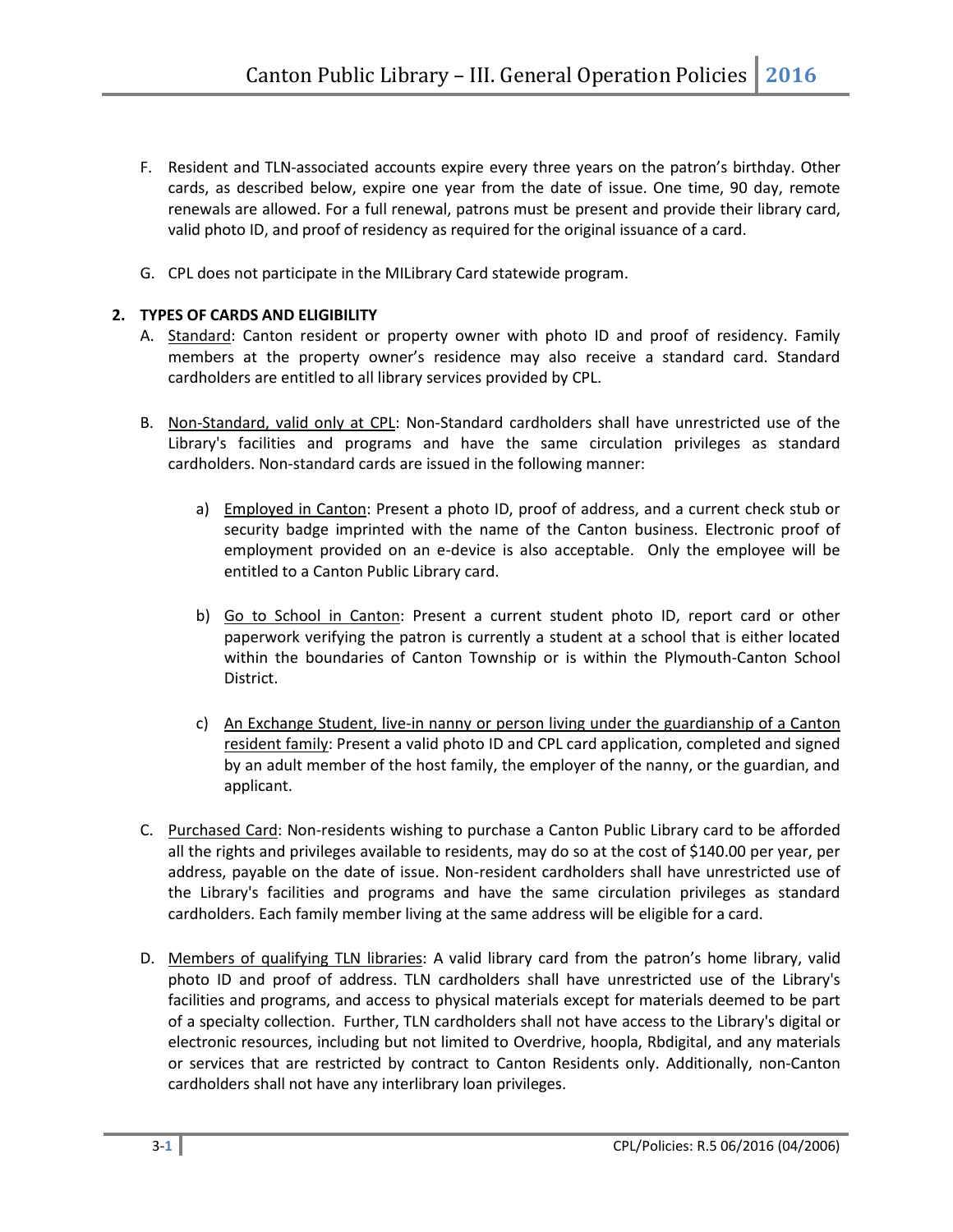# **3. ACCEPTABLE FORMS OF IDENTIFICATION**

- A. Government-issued photo ID such as a current driver's license, Michigan State ID card or passport; or other official badge or card with name and photo.
- B. Alternate examples of proof of residency include: state issued ID with current address, a copy of lease agreement, property tax receipt, utility bill mailed to Canton address within the last 90 days, voter's registration card, personal check imprinted with current address.

## **4. PATRON RESPONSIBILITY**

- A. Patrons are responsible for all items checked out on their card.
- B. Patrons will supply CPL with correct current contact information upon receipt of a card, and agree to inform the library of any updates to home address, phone number, or email as soon as possible.
- C. Patrons must report a lost or stolen card immediately and are held responsible for all materials checked out on their card until the library is contacted. The library will provide to patrons a list of items checked out for insurance or police reports.
- D. Patrons agree to return borrowed items by the due date.

## **5. BORROWING**

- A. Library materials are available for check out with the exception of materials designated as noncirculating.
- B. Materials circulate according to a predetermined borrowing schedule.
- C. Patrons will receive information regarding due dates of materials at the time of check out.
- D. CPL loan policies are available to patrons on-line and at the Checkout Desk.
- E. Patrons with a CPL or Plymouth District Library card may request a hold on most circulating materials online, by telephone or in person. Requested items will be held for patrons for a limited period of days and must be checked out on the account of the patron making the request. A fine may be assessed for any materials not picked up.
- F. Materials available on the shelves may be requested by other TLN cardholders. Items will be put on the hold shelf at the time of request and held for four days. A fine may be assessed for any materials not picked up.

### **6. RENEWING MATERIALS**

- A. Most materials may be renewed after the original checkout unless they are on hold for another patron.
- B. Materials deemed to be a part of a special collection may not be renewed.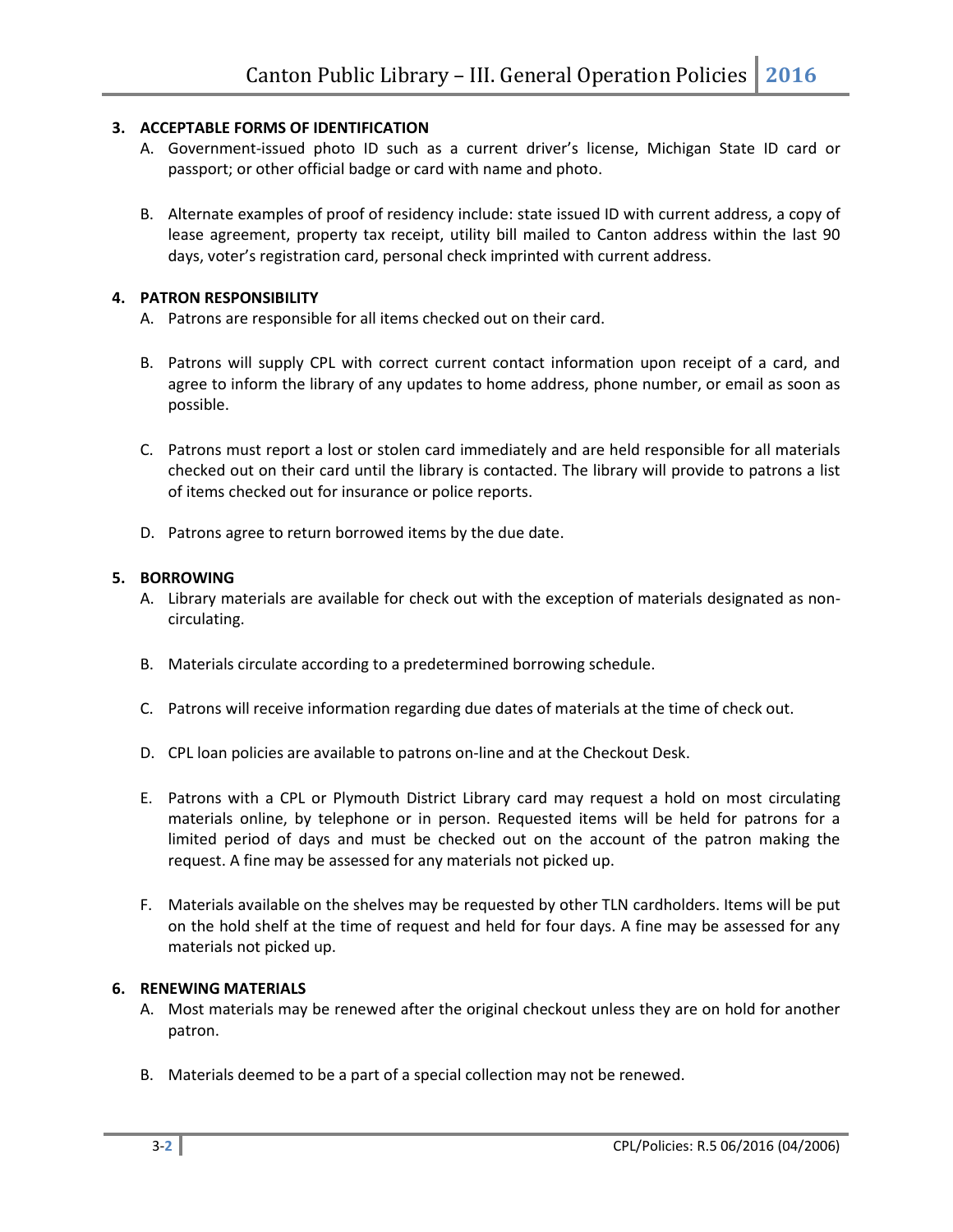# **7. INTERLIBRARY LOAN**

- A. CPL offers, to Canton cardholders only, the ability to borrow items not available in its collection through interlibrary loan service. Interlibrary Loan (ILL) is a cooperative agreement between libraries to lend and borrow materials from their collections.
- B. Processing and postage fees may be charged to the patron's record.
- C. Patrons will be notified by the CPL notification system when requested materials are ready for pickup.
- D. All items must be returned to the Canton Public Library with ILL bands/labels and any due date cards intact to guarantee proper check in and return to the lending library.
- E. Charges will be incurred for lost or damaged materials and all late fees will apply.
- F. Charges accrued because of overdue, billed or damaged interloan materials are subject to collection agency submission.
- G. Patrons who have been billed for overdue interloan materials must pay for the items in full before borrowing privileges are restored. Billed inter-loaned materials are not eligible for refund.

### **8. OVERDUE FINES AND REPLACEMENT CHARGES**

- A. A fine will be charged for items returned after the due date, according to a predetermined borrowing schedule.
- B. Library borrowing privileges will be suspended if a patron's fine balance exceeds the set maximum limit of \$20.00.
- C. Patrons with a predetermined fine balance, not paid within the prescribed period of time, may be sent to a collection agency.
	- a. Patrons are responsible for all fees assessed due to collection agency submission.
- D. Patrons who keep materials for more than twenty-one days past the due date will be billed for replacement of the materials. Processing and billing fees will be added to the cost of the billed material. Patrons may request a refund for a billed item up to three months after the date of payment, if the item is returned in shelf-ready condition. CPL will refund only the amount paid for the replacement of the item.
- E. CPL expects materials to be returned in the same condition as borrowed.
	- a) At the library's discretion, a replacement charge (including the actual cost to replace the item and a processing and billing fee) may be added to the record of a patron who returns materials deemed by the library not to be shelf-worthy\*.